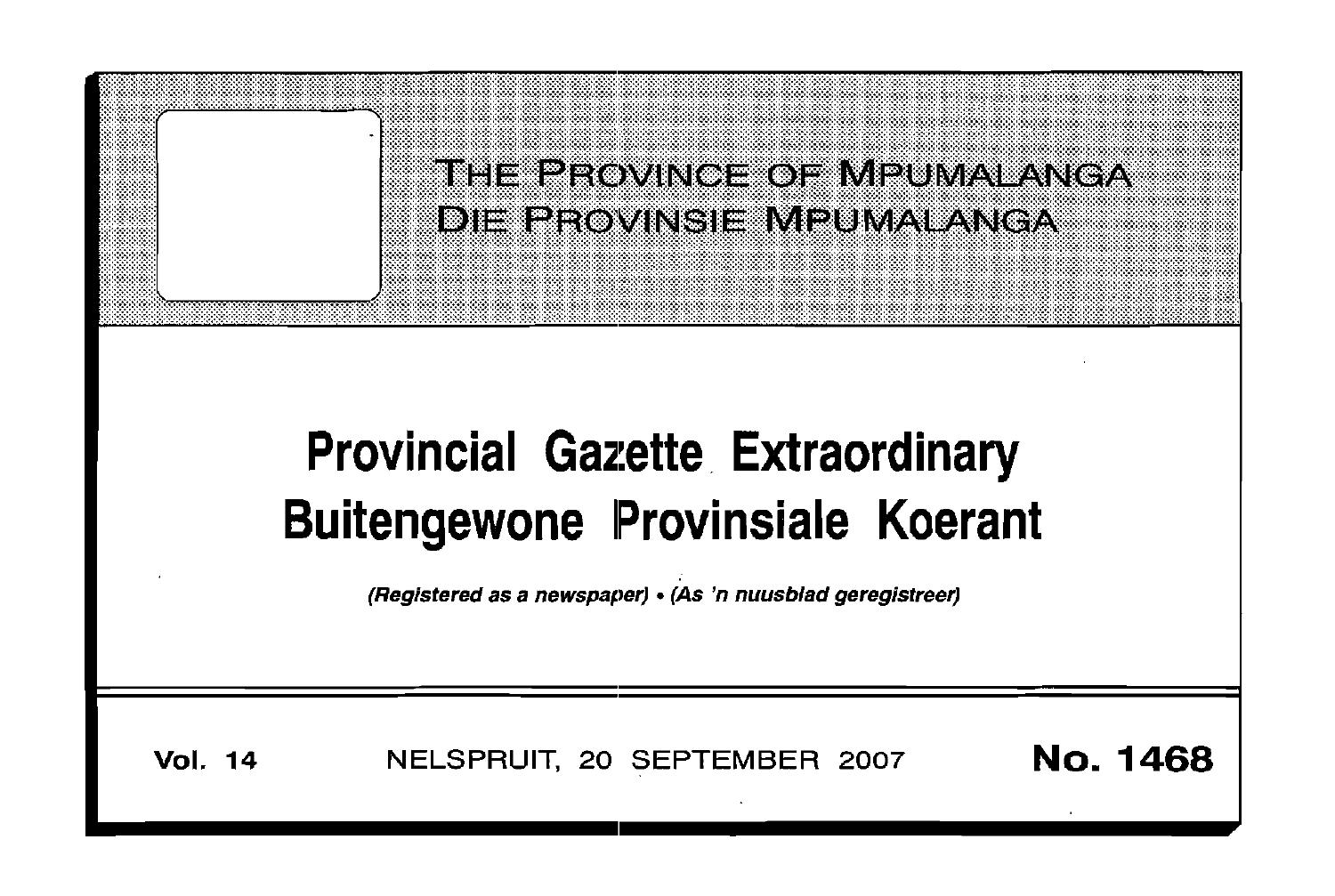|     | <b>CONTENTS · INHOUD</b> |             |                |
|-----|--------------------------|-------------|----------------|
| No. |                          | Page<br>No. | Gazette<br>No. |
|     | <b>GENERAL NOTICE</b>    |             |                |
| 501 |                          | з           | 1468           |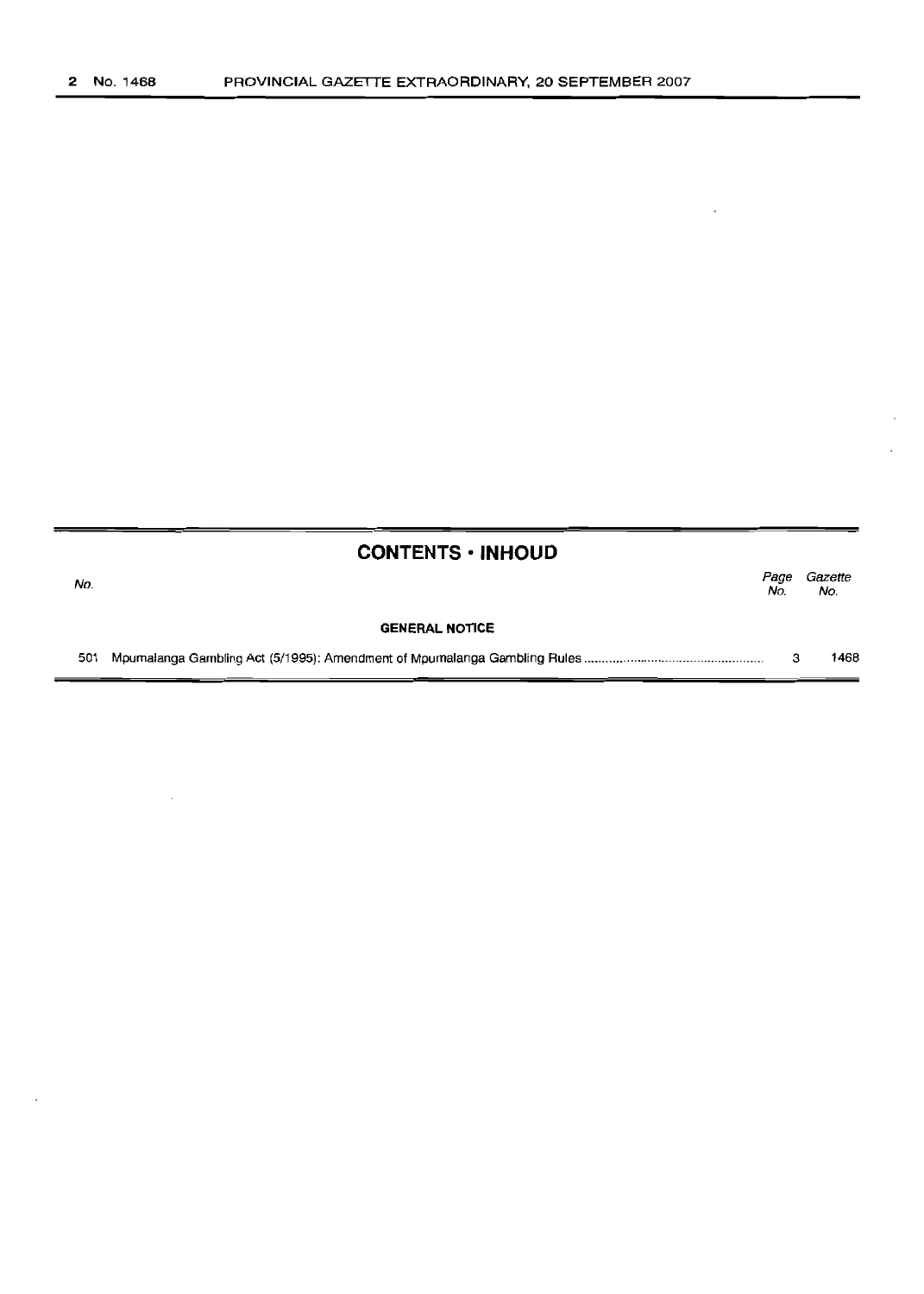# GENERAL NOTICE

### NOTICE 501 OF 2007

### MPUMALANGA GAMBLING BOARD

### MPUMALANGA GAMBLING ACT, 1995 (ACT NO.5 OF 1995)

### AMENDMENT OF MPUMALANGA GAMBLING RULES

In terms of section 84 of the Mpumalanga Gambling Act, Act 5 of 1995, as amended, the Mpumalanga Gambling Board hereby amends the following Rules:

#### General Explanatory Note:

| [ BOLD ] | words typed in bold type in square brackets indicate omissions from<br>the existing Rules. |
|----------|--------------------------------------------------------------------------------------------|
|          | words underlined with a solid line indicate insertions in existing Rules.                  |

### MPUMALANGA GAMING RULES AMENDMENT; 2007

To amend the Mpumalanga Gaming Rules so as to include an arrangement of the Rules; to substitute the word "gaming" with the word "gambling" wherever it may appear; to amend provisions relating to technical standards for gambling machines; to further regulate the distribution of gambling machines; to insert new provisions relating to the distribution of gambling or associated equipment, devices or games; to amend provisions relating to retention of unclaimed money; to further regulate gross revenue computation; to make provision for audio coverage in respect of roulette table games; to further regulate equipment malfunctions of surveillance systems; to further regulate the receipt, storage, inspection and removal from use relating to cards; to insert new provisions relating to maintenance of card shufflers; to further regulate EPROM control; to substitute the IT Department for the EDP Department; to omit provisions relating to designated times for clearance of gambling tables and machines; to further regulate count employees; and to provide for matters connected therewith.

### ARRANGEMENT OF RULES

### PART 1 GENERAL RULES

CHAPTER I CONSTRUCTION AND DEFINITIONS

1.010 Promulgation, amendment, modification and repeal 1.020 Applicability and condonation 1.030 Severability<br>1.040 Definitions in Definitions in the Act 1.050 Definitions<br>1.060 Calculation Calculation of time periods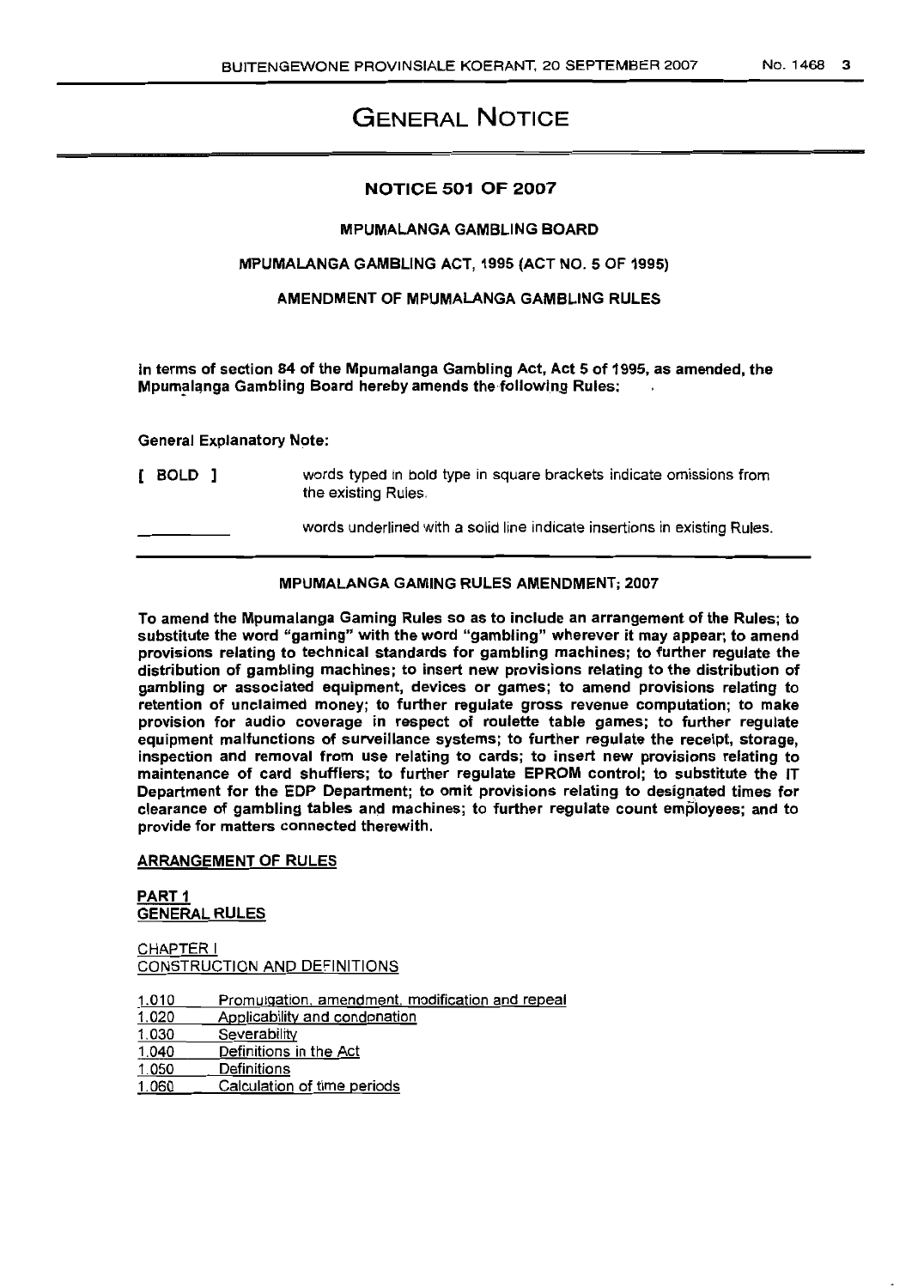#### CHAPTER II GENERAL RULES

2.010 Reports of contraventions

2.020 Access to premises and production of records

2.030 Periodic payments

2.040 Record retention

**CHAPTER III** ACCOUNTING RULES

3.010 Board audit procedures

3.020 Records of ownership

CHAPTER IV

GAMBLING MACHINES. MODIFICATIONS, CONVERSIONS AND OTHER GAMBLING EQUIPMENT

#### 4.010 **Definitions**

- 4.020 Approval of gambling machines: Applications and procedures
- 4.030 Technical standards for gambling machines
- 4.040 Modifications: Applications and procedures
- 4.050 Conversions: Notification and procedure
- 4.060 Maintenance of gambling machines
- 4.070 Duplication of program storage media
- 4.080 Marking, registration and distribution of gambling machines
- 4.090 Approval of promotional and tournament machines: Applications and procedures
- 4.100 Approval of games: Applications and procedures
- 4.110 Installation of other gambling equipment
- 4.120 Alterations to other gambling equipment

4.130 Distribution of gambling or associated equipment, devices or games

### PART 2 **CASINO RULES**

CHAPTER V GENERAL CASINO RULES

5.010 Definitions

5.020 Payoff schedules or award cards

5.030 Retention of unclaimed money

5.040 Gross revenue computation

CHAPTER IV SURVEILLANCE SYSTEMS

- 6.010 Surveillance systems: Minimum standard
- 6.020 Surveillance system plans: Approval and alterations
- 6.030 Surveillance systems: General requirements
- 6.040 Surveillance rooms: General requirements
- 6.050 Surveillance systems: Count room and cash desk (cage)
- 6.060 Table games and card rooms
- 6.070 Surveillance systems: Gambling machines
- 6.080 Surveillance systems: Security offices
- 6.090 Surveillance systems: Equipment malfunctions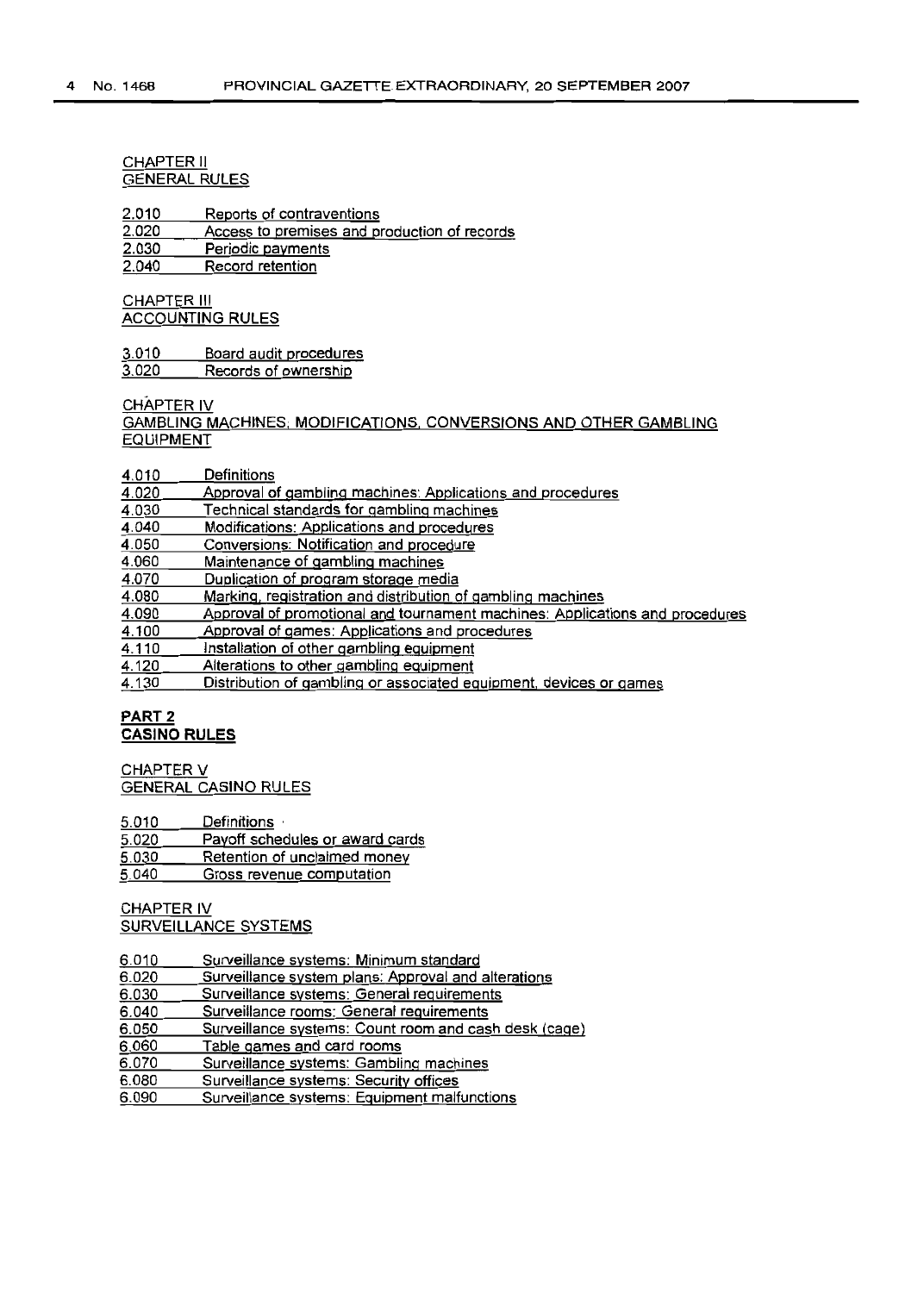6.100 Surveillance systems: Recording requirements

6.110 Compliance with surveillance requirements

### CHAPTER VII

### CENTRAL MONITORING SYSTEMS

- 7.010 General reguirements
- 7.020 CMS hardware and software
- 7.030 Meter wrap handling and meter width
- 7.040 Device configuration database
- 7.050 Password protection
- 7.060 Access by the Board
- 7.070 User interface: Documentation and reporting
- 7.080 Link to Board computing facilities
- 7.090 Facilities for Board's staff members

CHAPTER VIII

CHIPS, PLAQUES. TOKENS, DICE. CARDS. ROULETTE WHEELS AND ROULETTE BALLS.

- 8.010 Gambling chips, value and non-value: Physical characteristics
- 8.020 Gambling plaques: Physical characteristics
- 8.030 Primary, secondary and reserve sets of gambling chips
- 8.040 Submission of gambling chips. plagues and promotional chips for approval
- 8.050 Nature and exchange of gambling chips, plagues and promotional chips
- B.060 Receipt, inventory. security. storage and destruction of chips and plagues
- 8.070 Gambling machine tokens: Physical characteristics
- 8.080 Gambling machine tokens. promotional tokens and tournament tokens: Use and specifications
- 8.090 Wagering with gambling machine tokens, tournament tokens or any other method
- 8.100 Redemption of gambling machine tokens
- 8.110 Tokens: Receipt. inventorv. security, storage and destruction
- 8.120 Redemption and disposal of discontinued chips and tokens
- 8.130 Destruction of counterfeit chips and tokens
- 8.140 Other value instruments
- 8.150 Dice: Physical characteristics
- 8.160 Dice: Receipt, storage, inspection and removal from use
- 8.170 Cards: Physical characteristics
- 8.180 Cards: Receipt, storage, inspection and removal from use
- 8.190 Roulette balls
- 8.200 Roulette wheels
- 8.210 Maintenance of card shufflers

#### **CHAPTER IX**

### INTERNAL CONTROL PROCEDURES AND EPROM CONTROL

- 9.010 Internal control procedures
- 9.020 **Gratuities**
- 9.030 Patron credit
- 9.040 Patron deposits
- 9.050 Table game standards
- 9.060 Call bets and announced bets
- 9.070 Tabie fill and table credit standards
- 9.080 Gambling machine standards
- 9.090 Hand payments and jackpots
- 9.100 Promotional pay-outs and awards
- 9.110 EPROM control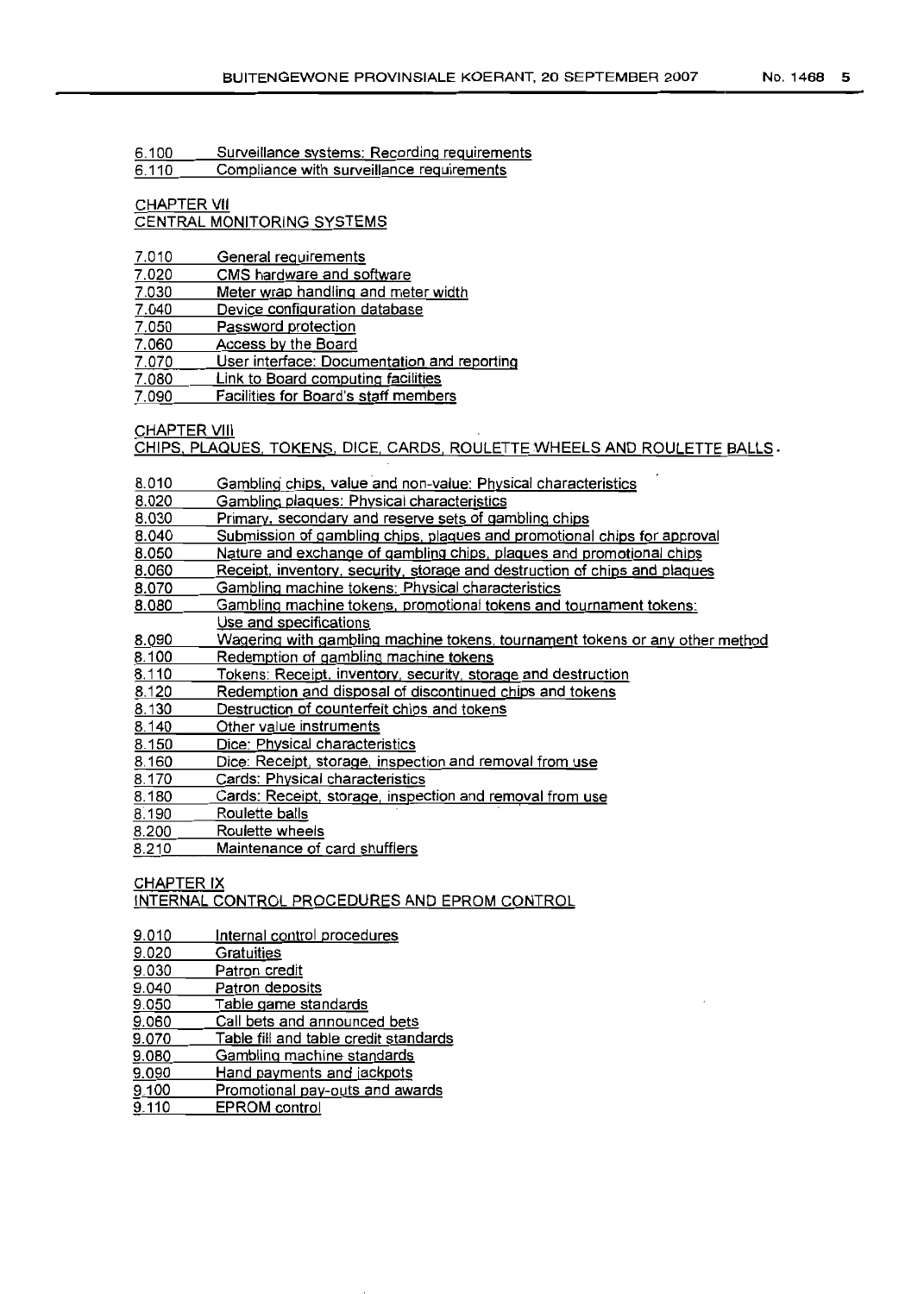9.120 Gambling machine hopper contents

9.130 Plaver tracking

CHAPTER X

ORGANISATIONAL STRUCTURE, AUDIT, STATISTICS AND ELECTRONIC DATA **PROCESSING** 

- 10.010 Organisational structure
- 10.020 Mandatory departments
- 10.030 Jobs compendium submission
- 10.040 Electronic data processing: IT Department
- 10.050 Casino accounts
- 10.060 Internal audit
- 10.070 Cage accounting standards
- 10.080 Table games: Computer generated documentation
- 10.090 **Statistics**
- 10.100 Table games: Accounting/auditing procedures
- 10.110 Theoretical/actual hold
- 10.120 Gambling machines: Accounting/auditing procedures
- 10.130 Computerised gambling machine systems: General controls
- 10.140 Electronic data processing: General controls
- 10.150 Electronic data processing: Modems
- 10.160 Electronic data processing: Optical disk document storage

CHAPTER XI

### CLEARANCE COUNT AND KEY CONTROL STANDARDS

- 11.010 The soft count room
- 11.020 Marking of drop boxes
- 11.030 The hard count room: Reguirements and eguipment standards
- 11.040 List of count employees
- 11.050 Table clearance rules
- 11.060 Emergency clearance: Tables
- 11.070 Table soft count procedure
- 11.080 Gambling machine clearance: Hard and soft count
- 11.090 Emergency clearance: Gambling machines
- 11.100 Gambling machine hard count and wrap standards
- 11.110 Gambling machine soft count standards
- 11.120 Key control standards

CHAPTER XII WIDE AREA PROGRESSIVE JACKPOTS

12.010 Wide area progressive jackpots (inter-casino linked progressives)

### PART 3 **BINGO RULES**

CHAPTER XIII DEFINITIONS

13010 Definitions

CHAPTER XIV BINGO CENTRES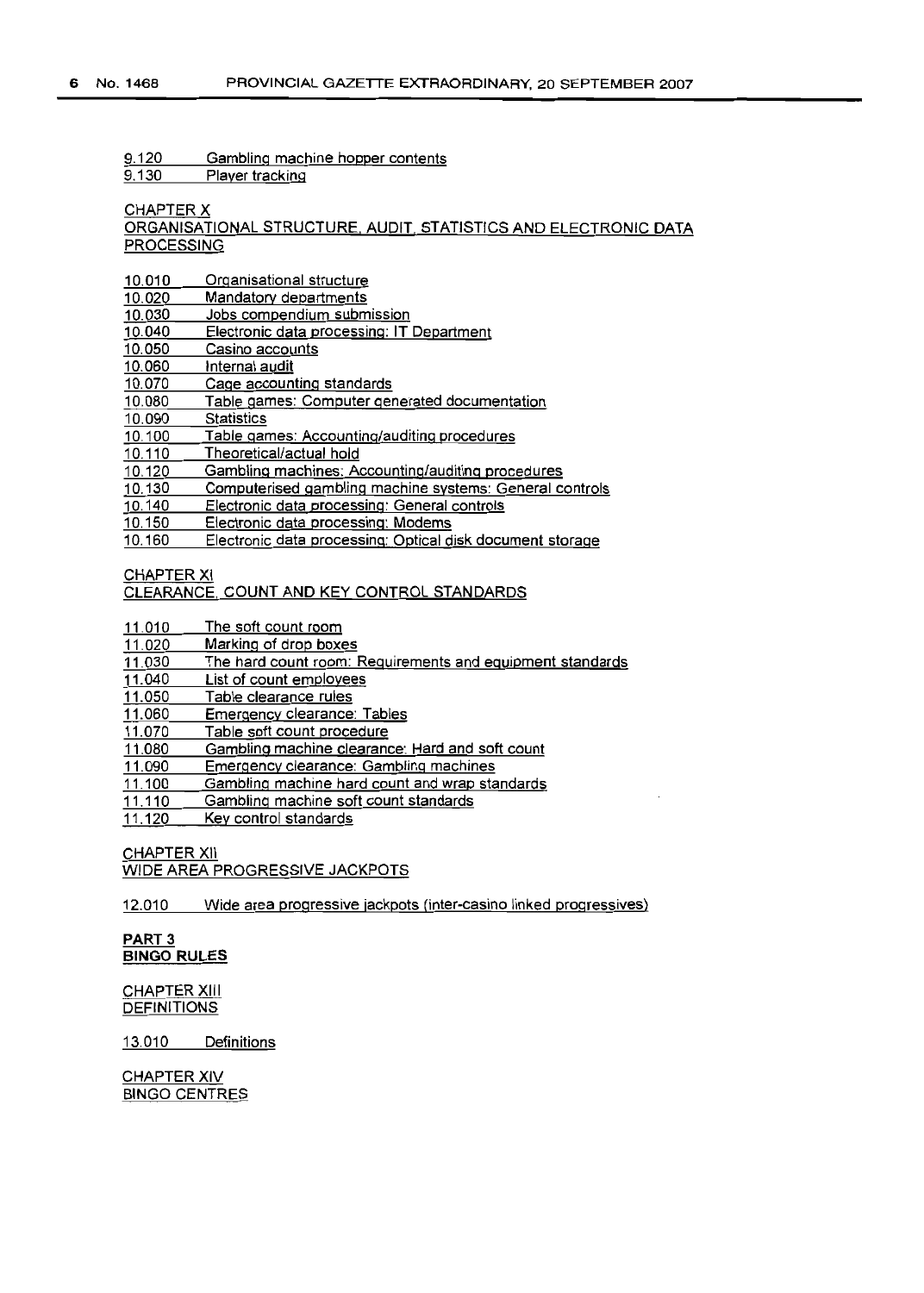14,010 Reguirements for bingo centres

14,020 Random number selecting devices

14,030 Approval of floor plan

#### CHAPTER XV BINGO CARDS

15,010 Reguirements for bingo cards

15,020 Sale of bingo cards

15,030 Retention and destruction of bingo cards

15,040 Receipt. storage and use of binqo cards

15,050 Other devices

#### CHAPTER XVI PROCEDURE FOR PLAYING THE GAME

16,010 Type and format of bingo to be approved

16.020 Conducting the game of bingo

16,030 Suspension of game and refunds

16,040 Prizes

16.050 Game records

16,060 Complaints book

### CHAPTER XVII SIMULTANEOUS GAMES

17.010 **General** 

- 17.020 Equipment required for simultaneous games
- 17.030 Sale of cards and conduct of simultaneous games

17.040 Refunds

### CHAPTER XVIII ORGANISATIONAL STRUCTURE AND AUDIT

18,010 Organisational structure

18,020 Jobs compendium submission

18,030 Cash desk procedures

18,040 Internal audit

### CHAPTER XIX

INTERNAL CONTROL PROCEDURES

19.010 19.020 Internal control procedures **Gratuities** 

## PART 4 **RULES FOR ROUTE AND SITE LICENSEES**

### CHAPTER XX **DEFINITIONS**

20,010 Definitions CHAPTER XXI ORGANISATIONAL STRUCTURE, JOBS COMPENDIUMS

21,010 Organisational structure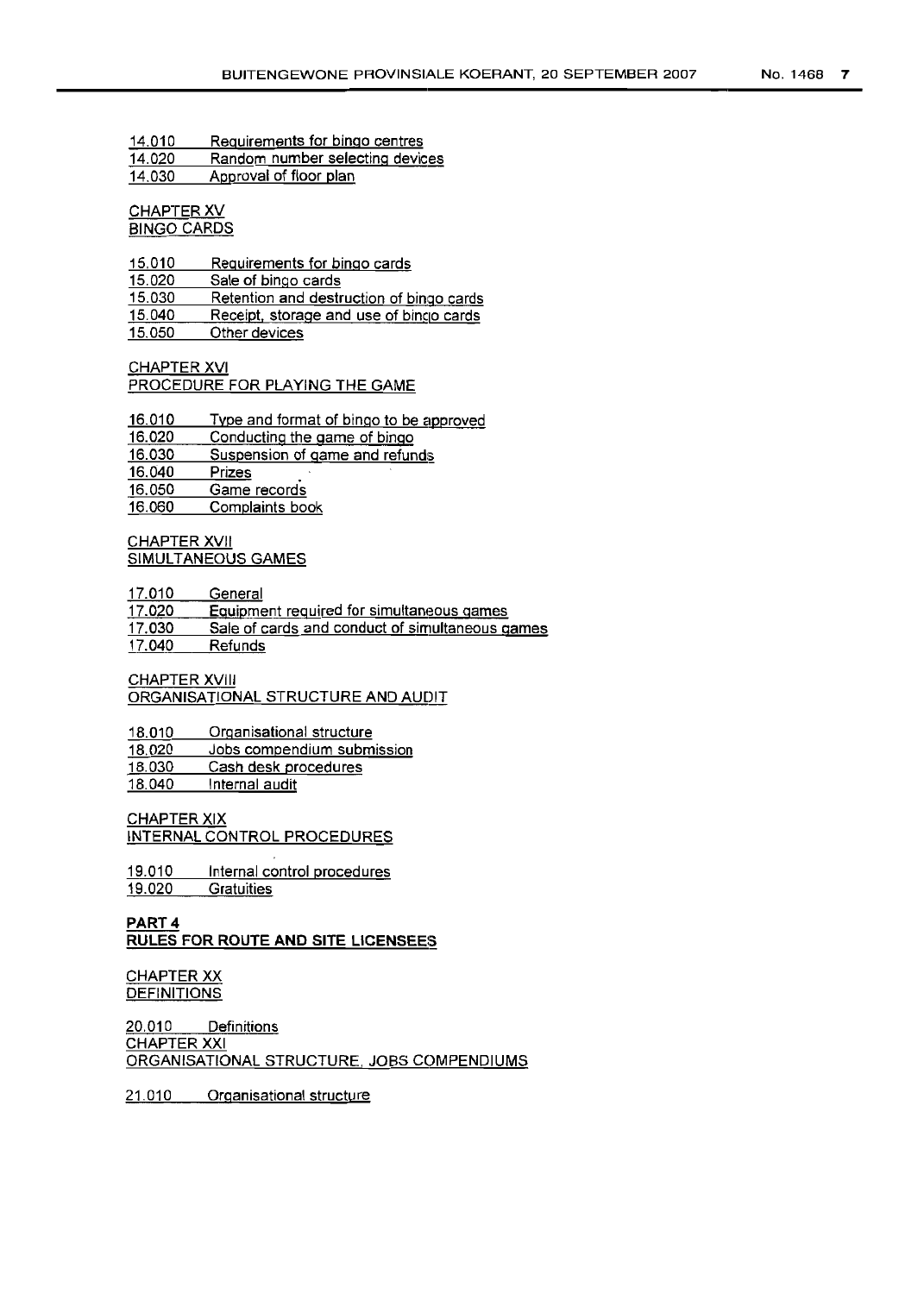21.020 Jobs compendiums

- 21.030 Mandatory departments
- 21.040 Intemal audit

**CHAPTER XXII** 

SITES

- 22.010 Minimum requirements for sites
- 22.020 Approval of floor plans
- 22.030 Minimum operational responsibilities for site licensees
- 22.040 Access to LPMs
- 22.050 Licences and siqnaqe to be displayed
- 22.060 Site licensee emplovees

CHAPTER XXIII INTERNAL CONTROL PROCEDURES

23.010 Route operator and site licensee ICP

CHAPTER XXIV TECHNICAL DEPARTMENT

- 24.010 LPM and SDL information records
- 24.020 Distribution of LPMs
- 24.030 LPM requirements

24.040 Installation. conversion and removal of LPM and SDL

24.050 LPM and communication malfunctions

24.060 **Maintenance** 

24.070 RAM clear

CHAPTER XXV FINANCE DEPARTMENT

25.010 25.020 25.030 25.040 Minimum responsibilities Journal entries LPM accountinq Monitored keys

CHPATER XXVI COMPLIANCE DEPARTMENT

26.010 26.020 26.030 Investigations Audits Reportinq requirements

CHAPTER XXVII GENERAL PROVISIONS

27.010 27.020 27.030 27.040 Employee cards User access rights CEMS employees to be appropriately licensed **Dispensations**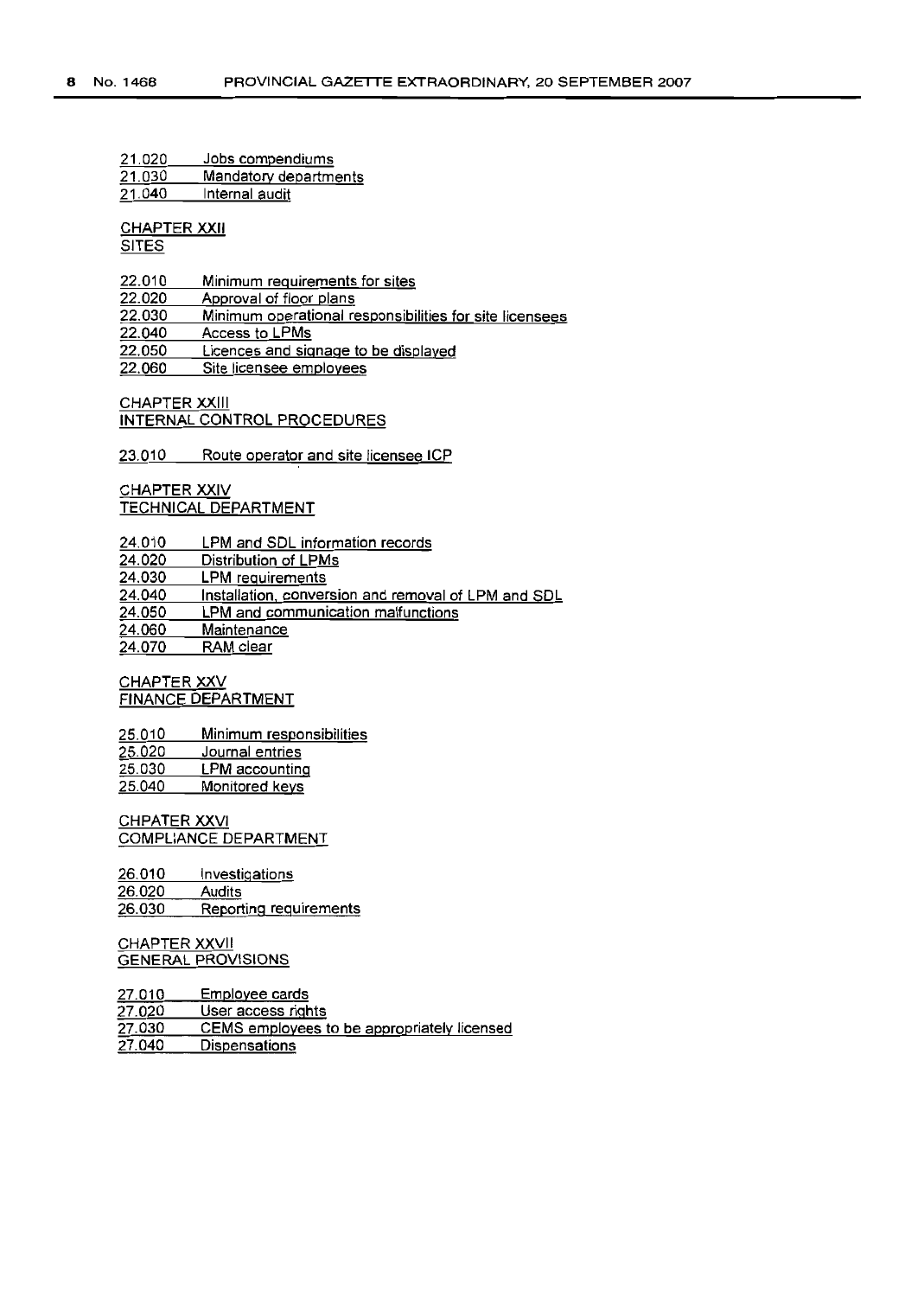### BE IT ENACTED by the Board of the Mpumalanga Gambling Board, as follows:

#### General amendment

1. The Mpumalanga Gaming Rules (hereinafter referred to as the Rules) are hereby amended by the substitution for the word "gaming" with the word "gambling" wherever it may appear.

### Amendment of Rule 4.030

2. The following rule is hereby amended by the substitution for subparagraph (ii) of paragraph (a) of subrule (2) of Rule 4.030 of the Rules of the following subparagraph:

"(ii) the closing [hard and] soft meter of the [gaming] gambling machine; and"

### Amendment of Rule 4.030

3. The folloWing rule is hereby amended by the substitution for subparagraph (iii) of paragraph (a) of subrule (2) of Rule 4.030 of the Rules of the following subparagraph:

"(iii) details of the change, such as the EPROM identification [and Kobetron numbers] codes; and"

### Amendment of Rule 4.080

4. The following rule is hereby amended by the substitution for paragraph (a) of subrule (2) of Rule 4.080 of the Rules of the following paragraph:

"(a) in the case of [gaming] gambling machines being distributed out of or within the Province, the full name, province of residence, address, telephone number, identification number or passport number of both the purchaser and the person to whom the shipment is being made, If the purchaser or person to whom the shipment is being made does not have an identification number or passport number, the birth date of the purchaser or person to whom the shipment is being made may be substituted;"

### Insertion of Rule 4.130

5. The following rule is hereby inserted in the Rules after Rule 4.120:

### "Distribution of gambling or associated equipment, devices or games

(1) No person shall distribute, within, into or out of the Province, any gambling or associated equipment, devices or games. which requires approval and registration for use in the Province in terms of section 210 of the RegUlations, without the prior written approval of the Board: Provided that approval shall only be applied for in respect of gambling or associated eguipment, devices or games, which require approval for use and registration in the Province in terms of the Act, Regulations or the SABS technical standards.

(2) The prior written approval shall be, obtained in the manner and form, as determined by the Board."

### Substitution of Rule 5.030

6. The following rule is hereby substituted for Ruie 5.030 of the Rules: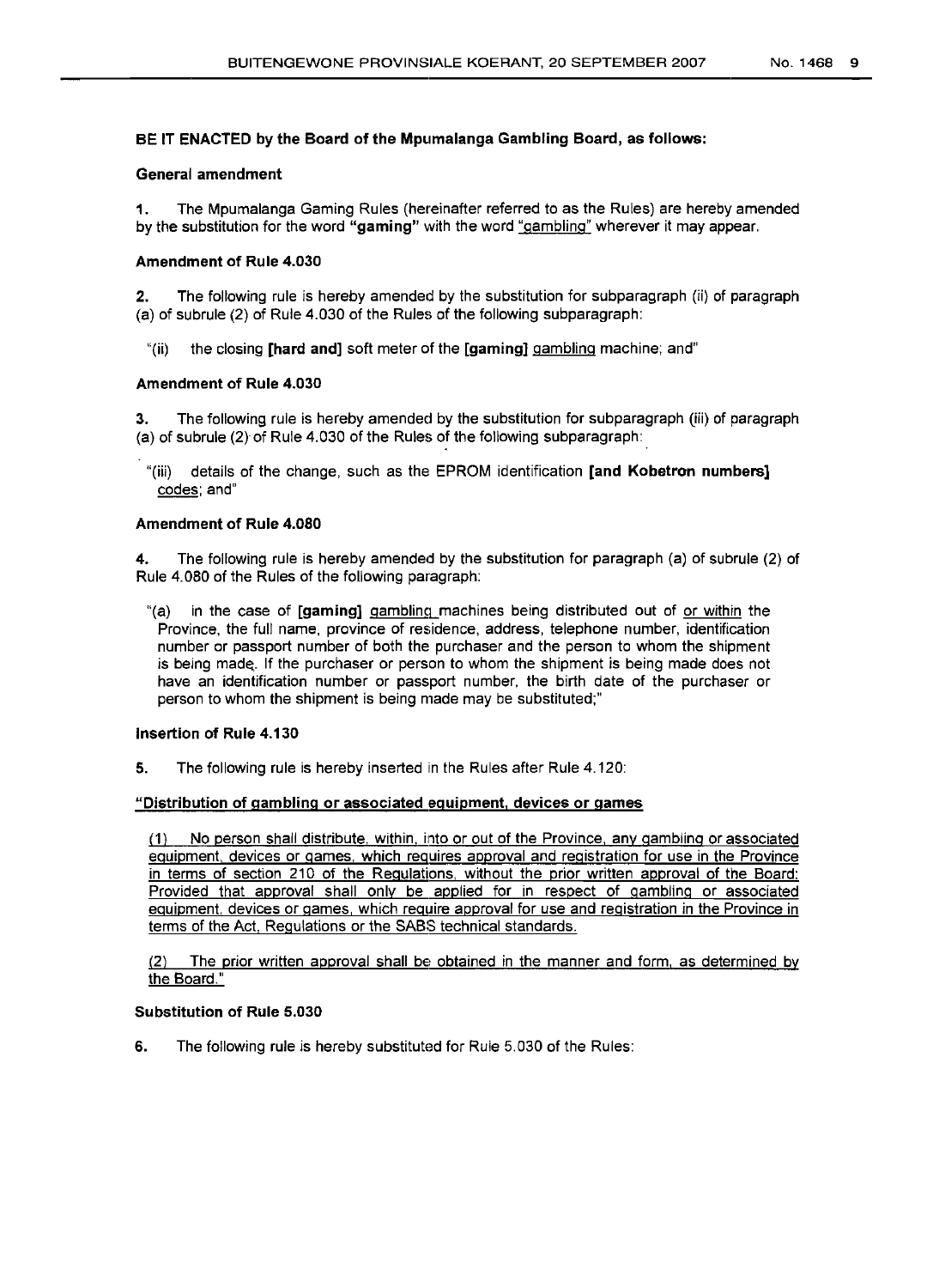#### "Retention of unclaimed money

"(1) Every licensee shall maintain a register of all unclaimed money. unclaimed credits and unclaimed jackpots. which have not been claimed after a period of 24 hours.

(2) Particulars of unclaimed money, unclaimed credits and unclaimed jackpots stored by serial number or other access method are to be secured on computer disk so that the particulars are restricted to authorised personnel only.

(3) Access to the particulars of all unclaimed money unclaimed credits and unclaimed jackpots shall be provided to the Board.

(4) The procedures with regards to money. credits or jackpots won by a person who is less than eiqhteen years old or excluded persons shall be submitted to the Board for approval.

(5) After a period of 3 years all the unclaimed money. credits and jackpots must be written back to the income statement.

(6) On a weekly basis. a record of all unclaimed money, credits and jackpots must be entered in a reqister for inspection by the Board."

#### Amendment of Rule 5,040

- 7, The following rule is hereby amended by the substitution for subrule (4) of Rule 5.040 of the Rules:
	- "(4)(a) Levies shall be paid at the prescribed rate on all unclaimed money. unclaimed credits and unclaimed jackpots and the calculations of such shall be included with calculations of levies on a quarterly basis: Provided that the quarters are to coincide with the financial year of the Board, the first quarter ending on 30 June.

(b) All reconciliations on unclaimed credits and jackpots must be done between the central monitoring system and the accounting system to ensure that if any refunds occur. these be taken into account for the levy calculation."

#### Amendment of Rule 5,040

8. The following rule is hereby amended by the substitution for subrule (10) of Rule 5.040 of the Rules of the following subrule:

"(10) If no application is lodged with the Chief Executive Officer within the time period referred to in sub-rule  $[17)(b]$   $(8)(b)$  the dispute shall be deemed to have been resolved in favour of the staff of the Board and any levy and penalty shall be payable as prescribed."

#### Amendment of Rule 6,060

The following rule is hereby amended by the substitution for paragraph (b) of subrule (1) of Rule 6.060 of the Rules of the following paragraph:

every roulette table shall have audio coverage and be recorded by a dedicated static camera which permits views of at least the betting area of the table. half of the roulette wheel. the chip float and the hand movements of the dealer and the patrons over the table on one monitor screen."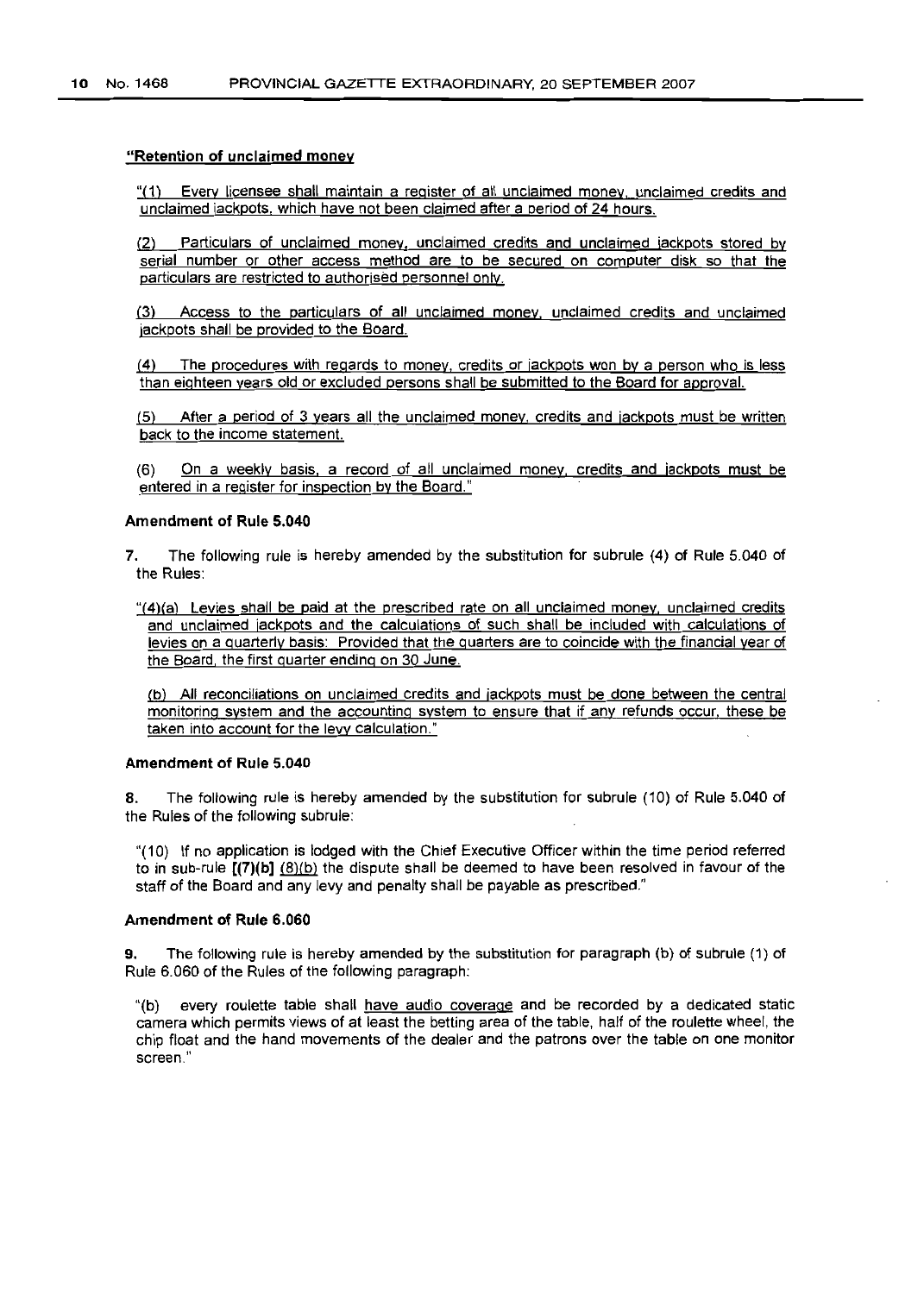#### Amendment of Rule 6.090

10. The following rule is hereby amended by the substitution for subrule (3) of Rule 6.090 of the Rules of the following subrule:

"(3) If the malfunction is not repaired within 24 hours, the licensee shall immediately submit a separate written report in the form of a letter to the Board that sets forth the reason for the delay in repair and retain the report for at least 5 years after submission to the Board."

#### Amendment of Rule 8.180

11. The following rule is hereby amended by the substitution for subrule (4) of Rule 8.180 of the Rules of the following subrule:

"(4) The secondary storage area shall be located in a secure area, the location and physical characteristics of which shall be subject to approval by the Board: Provided that the keys to the secondary storage area shall be maintained by the security department and signed out [under dual control] by a representative of the surveillance department and a senior representative of a department other than the table games department, whilst being monitored by the surveillance department.

#### Insertion of Rule 8.210

12. The following rule is hereby inserted in the Rules after Rule 8.200:

#### "Maintenance of card shufflers

(1) Regular maintenance shall be performed on card shufflers to ensure that they are maintained in a proper working condition.

(2) A maintenance register shall be kept in which the maintenance performed on card shufflers shall be recorded, and be available for inspection by the Board.

(3) Servicing of card shufflers must be carried out by properly trained personnel in accordance with the specifications of the manufacturer and if the manufacturer does not have specifications, card shufflers must be serviced on a monthly basis."

#### Amendment of Rule 9.110

13. The following rule is hereby amended by the substitution of the words before paragraph (a) and the substitution for paragraph (g) of subrule (3) of Rule 9.110 of the Rules of the following:

"A register for all master EPROM's shall be kept and shall include at a minimum the following information  $-$ 

(g) the [Kobertron signature number] EPROM identification codes."

#### Substitution of Rule 10.040

14. The following rule is hereby substituted for Rule 10.040 of the Rules:

### "Electronic data processing: [EDP Department] IT Department

(1) A separate [electronic data processing (EDP] information technology (IT) department  $[$ is] shall be maintained, and the following standards shall be applicable  $-$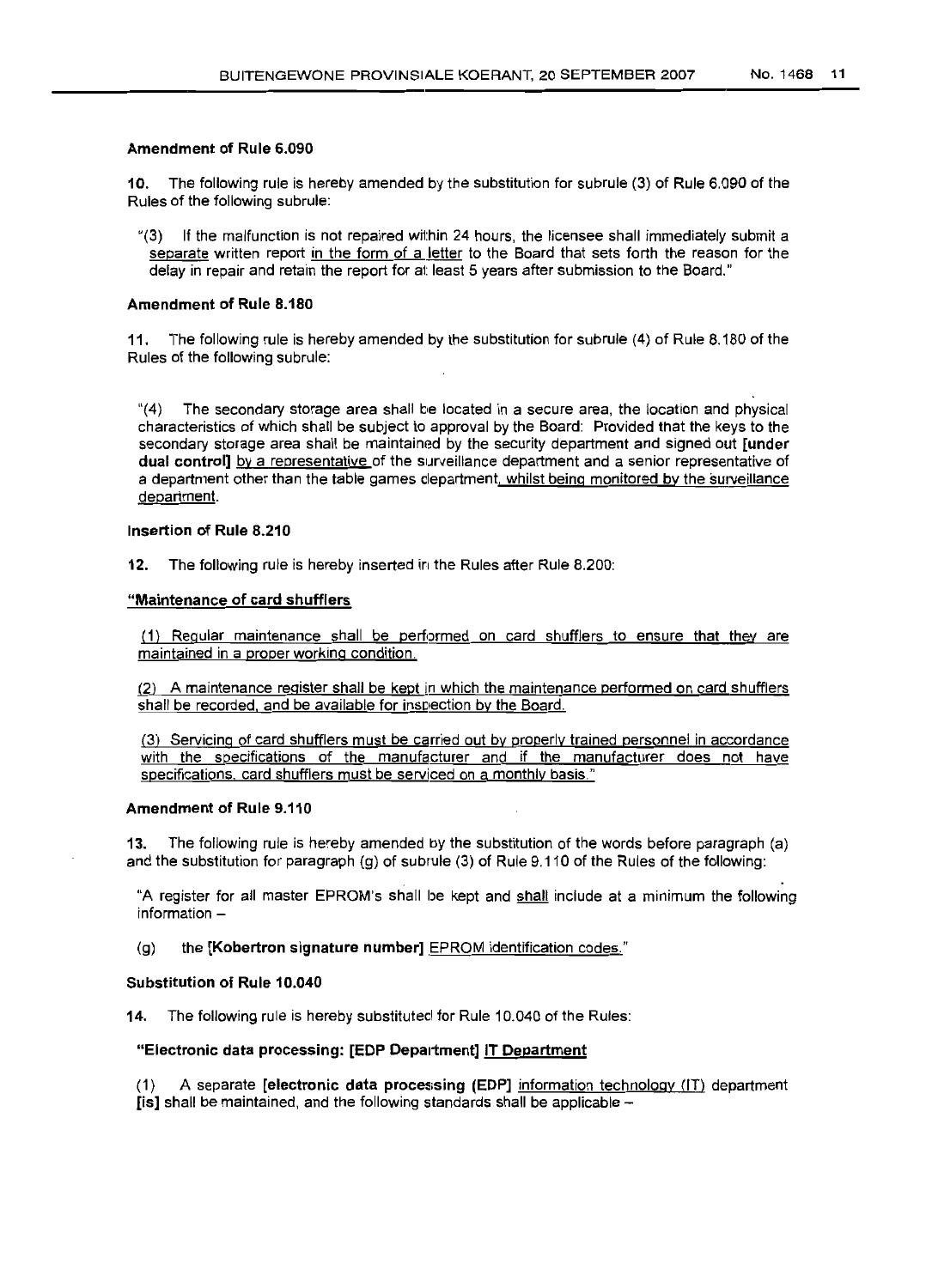- (a) the  $[EDP]$  IT department shall be independent of all  $[gamma]$  gaming] gambling areas (i.e., cage, pit, count rooms, etc.):
- (b) the  $[EDP]$  IT department personnel shall be precluded from unauthorised access to computers and terminals located in [gaming] gambling areas, source documents and live data files (not test data);
- (c) computer security logs, if generated by the system, shall be reviewed by [EOP] IT supervisory personnel for evidence of -
	- (i) multiple attempts to log-on or, alternatively, the system shall deny user access after three attempts to log-on; and
	- (ii) any other unusual transactions.
- (2) If there are in-house developed systems, the following standards shall be applicable  $-$ 
	- (a) program changes for in-house developed systems shall be documented as follows-
		- (i) requests for new programs or program changes shall be reviewed by the [EOP supervisor] IT operator and approvals to begin work on the program shall be documented and retained;
		- (ii) a written plan of implementation for new and modified programs shall be maintained and shall include, at a minimum, the date the program is to be placed into service, the nature of the change (if applicable), a description of procedures required in order to bring the new or modified program into service (conversion or input of data, installation procedures, etc.), and an indication of who is to perform all such procedures;
		- (iii) testing of new and modified programs shall be performed and documented prior to implementation; and
		- (iv) a record of the final program or program changes, including evidence of user acceptance, date in service, programmer, and reason for changes, shall be documented and retained."

#### Substitution of Rule 11.040

15. The following rule is hereby substituted for Rule 11.040 of the Rules:

#### "[Mandatory clearance report] List of count employees

 $[(1)$  Each licensee shall report annually to the Board, on or before 1<sup>st</sup> April, the time or times during each day when the clearance of gaming tables and gaming machines are to will take place.

(2) All drop boxes and other similar receptacles shall be removed and counted at the time or times previously designated to the Board and the licensee shall provide the Board with written advance notification of any changes to the designated times.

(3) Routine removal and counting of drop box contents at other than the designated times is prohibited unless the licensee provides advance written notice to the Board of a change in times or the Board requires a change of designated times.